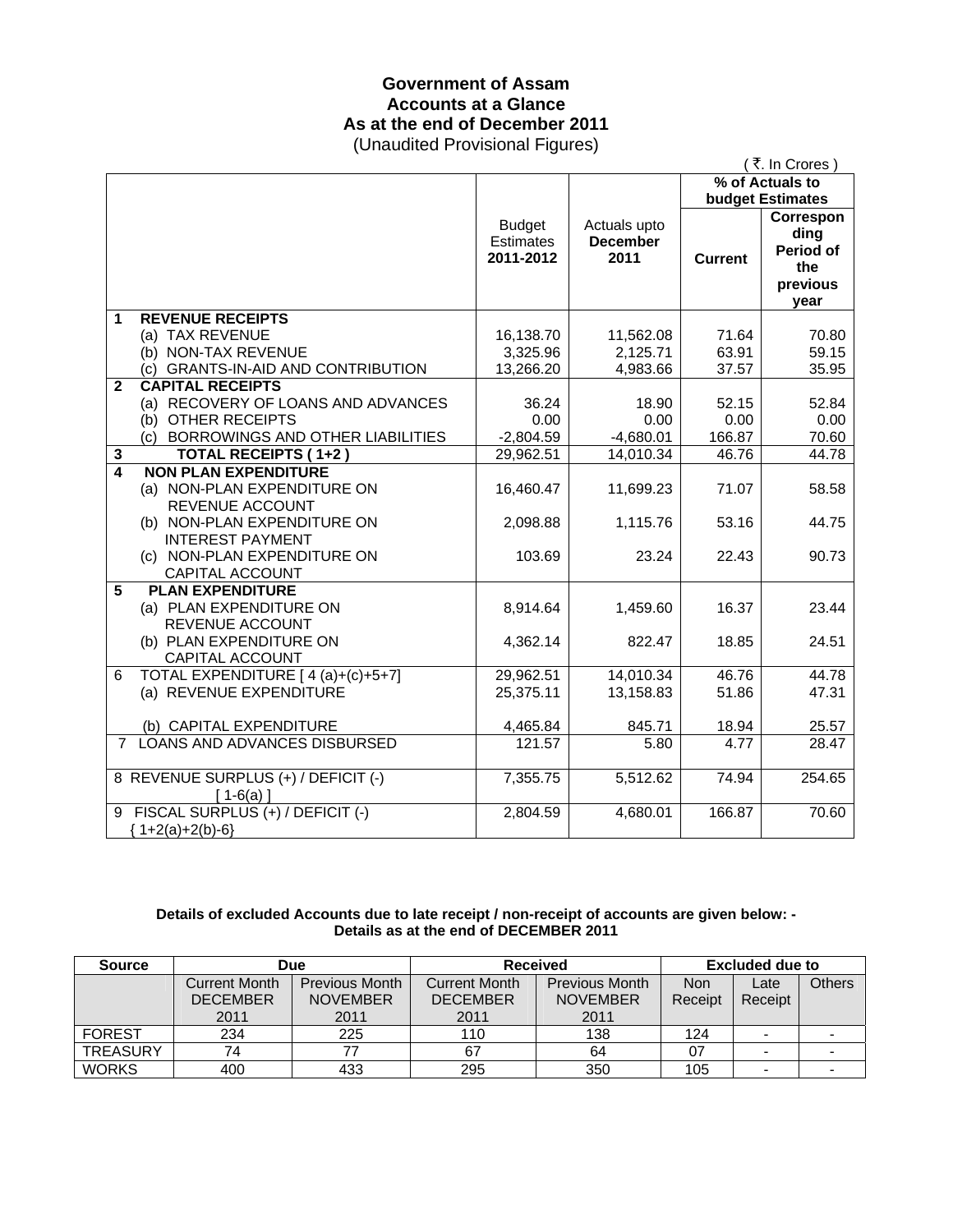#### Monthly trend of **TAX REVENUE**  ( Refer to Item No. 1 (a) of Monthly Accounts at a Glance )

|                  |                |                    |                | ∶₹ In crores )     |
|------------------|----------------|--------------------|----------------|--------------------|
|                  |                | 2011-2012          | 2010-2011      |                    |
| <b>Months</b>    | <b>MONTHLY</b> | <b>PROGRESSIVE</b> | <b>MONTHLY</b> | <b>PROGRESSIVE</b> |
| <b>APRIL</b>     | 1.250.91       | 1.250.91           | 884.50         | 884.50             |
| <b>MAY</b>       | 1.216.58       | 2.467.49           | 1.024.63       | 1.909.13           |
| <b>JUNE</b>      | 1.218.98       | 3,686.47           | 902.19         | 2,811.32           |
| <b>JULY</b>      | 1,227.88       | 4,914.35           | 996.14         | 3,807.46           |
| <b>AUGUST</b>    | 1,234.56       | 6,148.91           | 990.34         | 4,797.80           |
| <b>SEPTEMBER</b> | 1,306.21       | 7,455.12           | 945.94         | 5,743.74           |
| <b>OCTOBER</b>   | 1,308.29       | 8,763.41           | 1,022.20       | 6,765.94           |
| <b>NOVEMBER</b>  | 1,060.69       | 9,824.10           | 1,016.01       | 7,781.95           |
| <b>DECEMBER</b>  | 1.737.98       | 11.562.08          | 1,117.41       | 8,899.36           |
| <b>JANUARY</b>   |                |                    | 1.042.33       | 9.941.69           |
| <b>FEBRUARY</b>  |                |                    | 1,118.55       | 11,060.24          |
| <b>MARCH</b>     |                |                    | 2,826.43       | 13.886.67          |

Sr. Accounts Officer

**Note :** As the details of excluded accounts are not likely to be the same for the current and corresponding periods, the comparison will be indicative only. For details of excluded accounts, reference to Accounts at a Glance is invited.

### Monthly trend of **NON-TAX REVENUE**

( Refer to Item No. 1 (b) of Monthly Accounts at a Glance )

|                  |                |                    |                | ₹ In crores )      |
|------------------|----------------|--------------------|----------------|--------------------|
| <b>Months</b>    | 2011-2012      |                    |                | 2010-2011          |
|                  | <b>MONTHLY</b> | <b>PROGRESSIVE</b> | <b>MONTHLY</b> | <b>PROGRESSIVE</b> |
| <b>APRIL</b>     | 183.83         | 183.83             | 165.90         | 165.90             |
| <b>MAY</b>       | 196.20         | 380.03             | 146.98         | 312.88             |
| <b>JUNE</b>      | 150.07         | 530.10             | 144.99         | 457.87             |
| <b>JULY</b>      | 215.68         | 745.78             | 159.37         | 617.24             |
| <b>AUGUST</b>    | 263.72         | 1,009.50           | 188.40         | 805.64             |
| <b>SEPTEMBER</b> | 279.74         | 1,289.24           | 202.59         | 1.008.23           |
| <b>OCTOBER</b>   | 251.87         | 1,541.11           | 203.29         | 1,211.52           |
| <b>NOVEMBER</b>  | 134.42         | 1,675.53           | 215.52         | 1,427.04           |
| <b>DECEMBER</b>  | 450.18         | 2,125.71           | 218.61         | 1,645.65           |
| <b>JANUARY</b>   |                |                    | 206.67         | 1,852.32           |
| <b>FEBRUARY</b>  |                |                    | 221.38         | 2,073.70           |
| <b>MARCH</b>     |                |                    | 299.41         | 2,373.11           |

Sr. Accounts Officer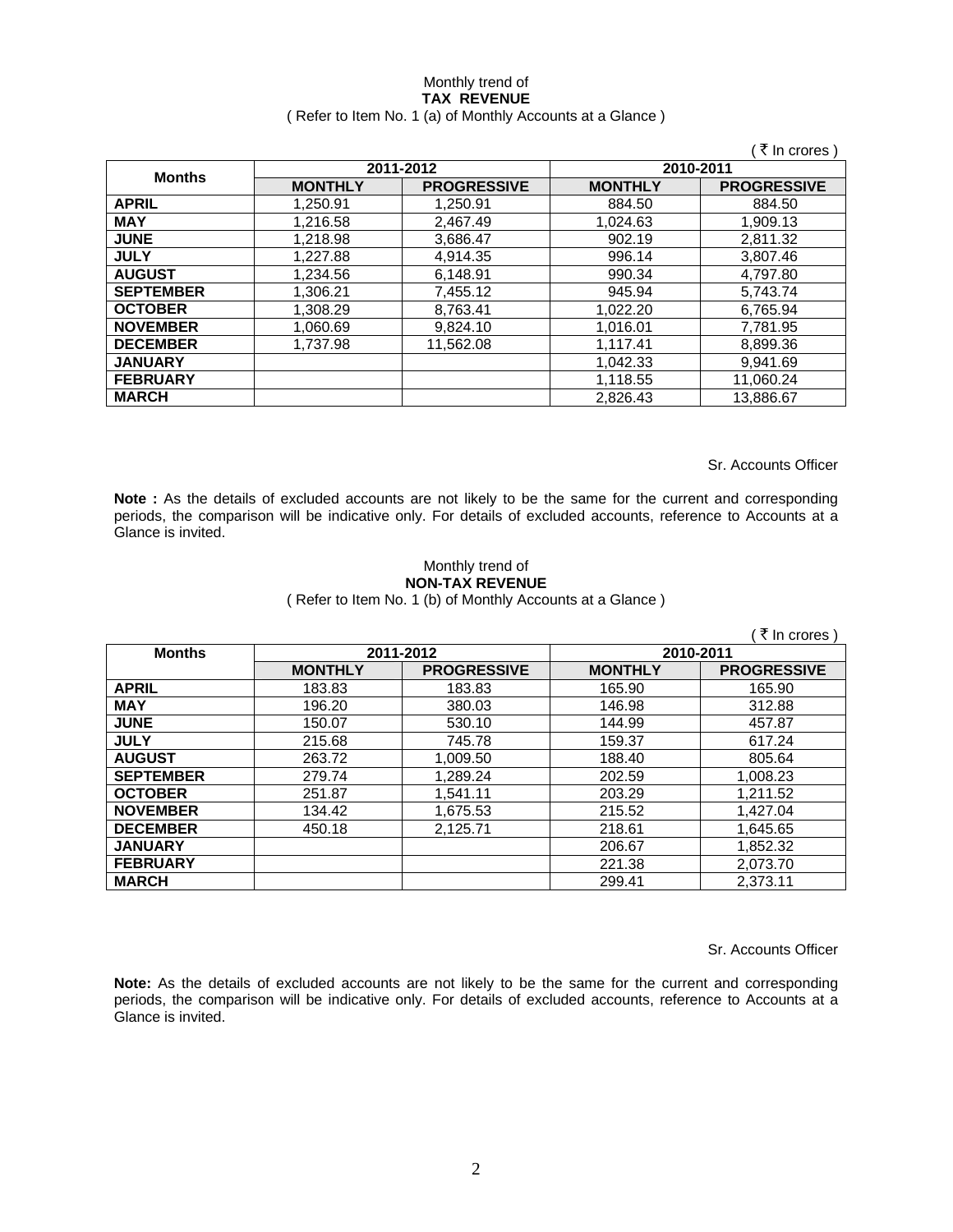## Monthly trend of **GRANTS-IN-AID AND CONTRIBUTION**

( Refer to Item No. 1 (c) of Monthly Accounts at a Glance )

|                  |                |                    |                | ₹ In crores        |
|------------------|----------------|--------------------|----------------|--------------------|
| <b>Months</b>    |                | 2011-2012          | 2010-2011      |                    |
|                  | <b>MONTHLY</b> | <b>PROGRESSIVE</b> | <b>MONTHLY</b> | <b>PROGRESSIVE</b> |
| <b>APRIL</b>     | 223.69         | 223.69             | 197.07         | 197.07             |
| <b>MAY</b>       | 432.22         | 655.91             | 319.89         | 516.96             |
| <b>JUNE</b>      | 326.34         | 982.25             | 505.71         | 1,022.67           |
| <b>JULY</b>      | 553.96         | 1,536.21           | 221.15         | 1,243.82           |
| <b>AUGUST</b>    | 666.35         | 2,202.56           | 847.46         | 2,091.28           |
| <b>SEPTEMBER</b> | 789.64         | 2,992.20           | 563.47         | 2,654.75           |
| <b>OCTOBER</b>   | 620.07         | 3,612.27           | 305.32         | 2,960.07           |
| <b>NOVEMBER</b>  | 400.00         | 4,012.27           | 453.27         | 3,413.34           |
| <b>DECEMBER</b>  | 971.39         | 4,983.66           | 561.58         | 3,974.92           |
| <b>JANUARY</b>   |                |                    | 349.59         | 4,324.51           |
| <b>FEBRUARY</b>  |                |                    | 949.27         | 5,273.78           |
| <b>MARCH</b>     |                |                    | 1.450.20       | 6.723.98           |

Sr. Accounts Officer

**Note :** As the details of excluded accounts are not likely to be the same for the current and corresponding periods, the comparison will be indicative only. For details of excluded accounts, reference to Accounts at a Glance is invited.

#### Monthly trend of **RECOVERY OF LOANS AND ADVANCES**  ( Refer to Item No. 2 (a) of Monthly Accounts at a Glance )

|                  |                |                    |                | ₹ In crores)       |
|------------------|----------------|--------------------|----------------|--------------------|
| <b>Months</b>    |                | 2011-2012          | 2010-2011      |                    |
|                  | <b>MONTHLY</b> | <b>PROGRESSIVE</b> | <b>MONTHLY</b> | <b>PROGRESSIVE</b> |
| <b>APRIL</b>     | 1.97           | 1.97               | 2.12           | 2.12               |
| <b>MAY</b>       | 1.90           | 3.87               | 1.81           | 3.93               |
| <b>JUNE</b>      | 2.14           | 6.01               | 2.90           | 6.83               |
| <b>JULY</b>      | 1.81           | 7.82               | 2.10           | 8.93               |
| <b>AUGUST</b>    | 2.69           | 10.51              | 2.65           | 11.58              |
| <b>SEPTEMBER</b> | 3.19           | 13.70              | 2.18           | 13.76              |
| <b>OCTOBER</b>   | 0.79           | 14.49              | 2.35           | 16.11              |
| <b>NOVEMBER</b>  | 2.07           | 16.56              | 2.53           | 18.64              |
| <b>DECEMBER</b>  | 2.34           | 18.90              | 1.90           | 20.54              |
| <b>JANUARY</b>   |                |                    | 2.45           | 22.99              |
| <b>FEBRUARY</b>  |                |                    | 2.27           | 25.26              |
| <b>MARCH</b>     |                |                    | 2.74           | 28.00              |

Sr. Accounts Officer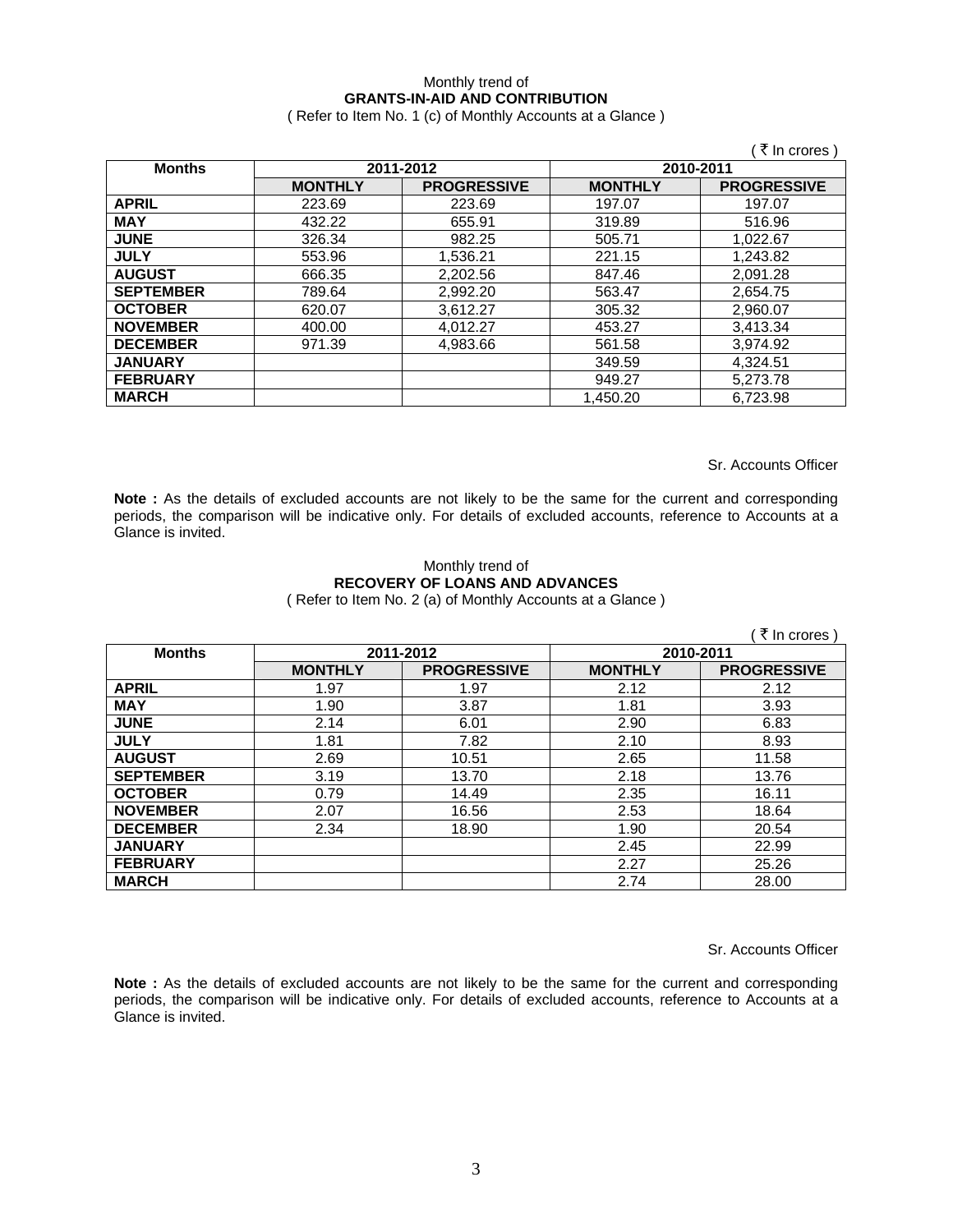#### Monthly trend of **OTHER RECEIPTS**  ( Refer to Item No. 2 (b) of Monthly Accounts at a Glance )

|                  |                |                    |                | ∶₹ In crores )     |
|------------------|----------------|--------------------|----------------|--------------------|
| <b>Months</b>    |                | 2011-2012          | 2010-2011      |                    |
|                  | <b>MONTHLY</b> | <b>PROGRESSIVE</b> | <b>MONTHLY</b> | <b>PROGRESSIVE</b> |
| <b>APRIL</b>     | 0.00           | 0.00               | 0.00           | 0.00               |
| <b>MAY</b>       | 0.00           | 0.00               | 0.00           | 0.00               |
| <b>JUNE</b>      | 0.00           | 0.00               | 0.00           | 0.00               |
| <b>JULY</b>      | 0.00           | 0.00               | 0.00           | 0.00               |
| <b>AUGUST</b>    | 0.00           | 0.00               | 0.00           | 0.00               |
| <b>SEPTEMBER</b> | 0.00           | 0.00               | 0.00           | 0.00               |
| <b>OCTOBER</b>   | 0.00           | 0.00               | 0.00           | 0.00               |
| <b>NOVEMBER</b>  | 0.00           | 0.00               | 0.00           | 0.00               |
| <b>DECEMBER</b>  | 0.00           | 0.00               | 0.00           | 0.00               |
| <b>JANUARY</b>   |                |                    | 0.00           | 0.00               |
| <b>FEBRUARY</b>  |                |                    | 0.00           | 0.00               |
| <b>MARCH</b>     |                |                    | 0.00           | 0.00               |

Sr. Accounts Officer

Note : As the details of excluded accounts are not likely to be the same for the current and corresponding periods, the comparison will be indicative only. For details of excluded accounts, reference to Accounts at a Glance is invited.

## Monthly trend of **BORROWINGS AND OTHER LIABILITIES**

( Refer to Item No. 2 (c) of Monthly Accounts at a Glance )

|                  |                |                    |                | ्रे In crores )    |
|------------------|----------------|--------------------|----------------|--------------------|
| <b>Months</b>    | 2011-2012      |                    |                | 2010-2011          |
|                  | <b>MONTHLY</b> | <b>PROGRESSIVE</b> | <b>MONTHLY</b> | <b>PROGRESSIVE</b> |
| <b>APRIL</b>     | $-682.58$      | $-682.58$          | -466.85        | -466.85            |
| <b>MAY</b>       | $-880.10$      | $-1,562.68$        | $-814.67$      | $-1,281.52$        |
| <b>JUNE</b>      | $-319.46$      | $-1.882.12$        | $-139.60$      | $-1,421.12$        |
| <b>JULY</b>      | $-693.88$      | $-2.576.00$        | -127.85        | $-1.548.98$        |
| <b>AUGUST</b>    | -475.59        | $-3.051.60$        | -416.36        | $-1.965.33$        |
| <b>SEPTEMBER</b> | $-21.60$       | $-3,073.20$        | $-104.60$      | $-2,069.93$        |
| <b>OCTOBER</b>   | $-939.21$      | $-4,012.41$        | 22.43          | $-2047.50$         |
| <b>NOVEMBER</b>  | 503.01         | $-3,509.40$        | 92.65          | $-1,954.86$        |
| <b>DECEMBER</b>  | $-1.170.61$    | $-4.680.01$        | 305.09         | $-1,649.76$        |
| <b>JANUARY</b>   |                |                    | 444.58         | $-1,205.18$        |
| <b>FEBRUARY</b>  |                |                    | 568.70         | $-636.48$          |
| <b>MARCH</b>     |                |                    | 1.571.05       | 934.57             |

Sr. Accounts Officer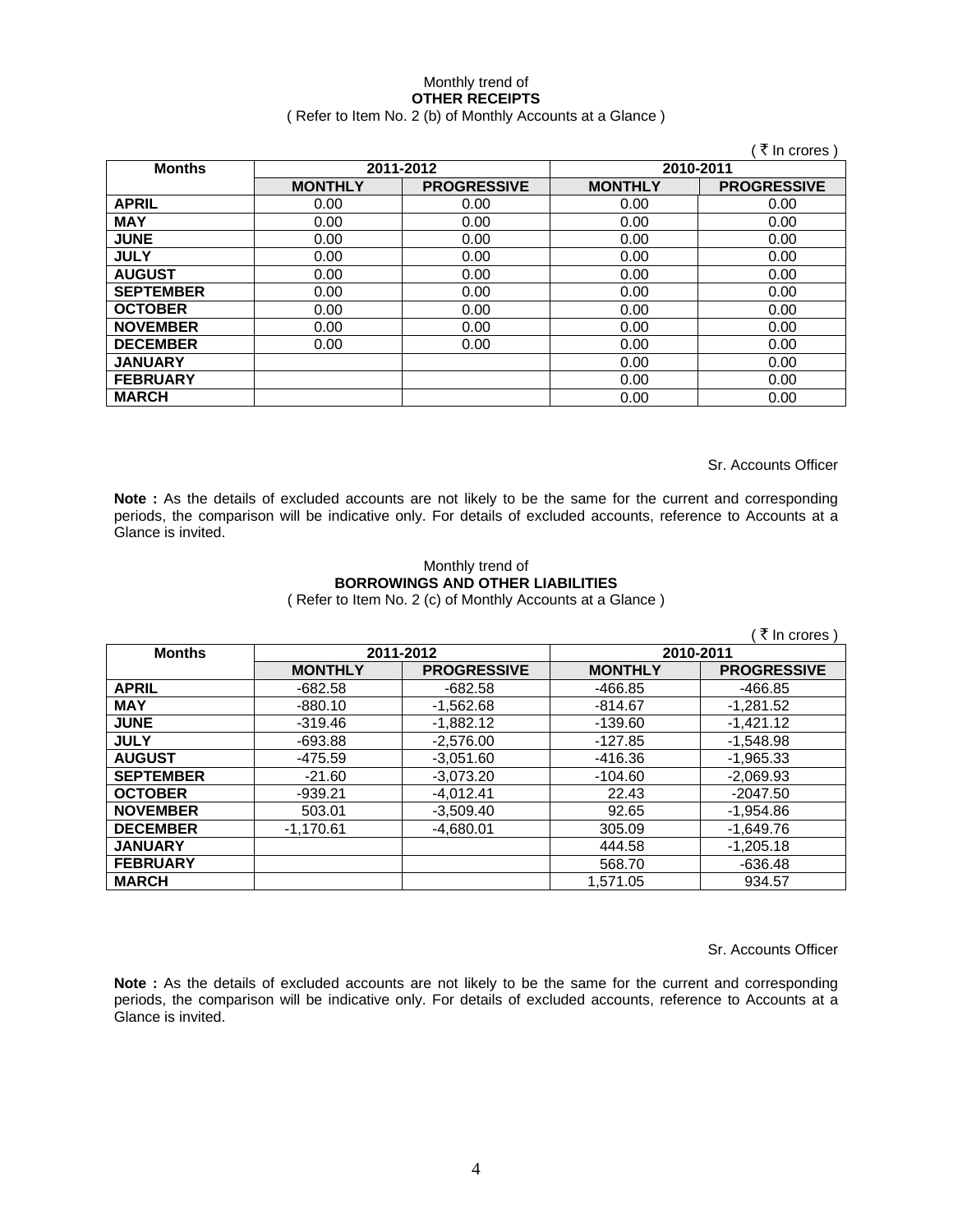#### Monthly trend of **TOTAL RECEIPTS**  ( Refer to Item No. 3 of Monthly Accounts at a Glance )

|                  |                |                    |                | ं ₹ In crores )    |  |
|------------------|----------------|--------------------|----------------|--------------------|--|
| <b>Months</b>    | 2011-2012      |                    |                | 2010-2011          |  |
|                  | <b>MONTHLY</b> | <b>PROGRESSIVE</b> | <b>MONTHLY</b> | <b>PROGRESSIVE</b> |  |
| <b>APRIL</b>     | 977.82         | 977.82             | 782.74         | 782.74             |  |
| <b>MAY</b>       | 966.80         | 1,944.62           | 678.64         | 1,461.38           |  |
| <b>JUNE</b>      | 1,378.07       | 3,322.71           | 1,416.18       | 2,877.56           |  |
| <b>JULY</b>      | 1.305.45       | 4.628.16           | 1,250.91       | 4.128.47           |  |
| <b>AUGUST</b>    | 1.691.73       | 6.319.88           | 1.612.49       | 5.740.97           |  |
| <b>SEPTEMBER</b> | 2.357.18       | 8,677.06           | 1,609.58       | 7.350.55           |  |
| <b>OCTOBER</b>   | 1,241.81       | 9,918.87           | 1,555.59       | 8,906.14           |  |
| <b>NOVEMBER</b>  | 2,100.19       | 12,019.06          | 1,779.98       | 10,686.11          |  |
| <b>DECEMBER</b>  | 1.991.28       | 14,010.34          | 2,204.59       | 12,890.70          |  |
| <b>JANUARY</b>   |                |                    | 2,045.62       | 14,936.33          |  |
| <b>FEBRUARY</b>  |                |                    | 2,860.17       | 17,796.50          |  |
| <b>MARCH</b>     |                |                    | 6,149.83       | 23,946.33          |  |

Sr. Accounts Officer

**Note** : As the details of excluded accounts are not likely to be the same for the current and corresponding periods, the comparison will be indicative only. For details of excluded accounts, reference to Accounts at a Glance is invited.

#### Monthly trend of **NON-PLAN EXPENDITURE ON REVENUE ACCOUNT**  ( Refer to Item No. 4 (a) of Monthly Accounts at a Glance )

( $\bar{\tau}$  In crores) **Months 2011-2012 2010-2011 MONTHLY PROGRESSIVE MONTHLY PROGRESSIVE APRIL** 956.23 956.23 766.46 766.46 **MAY** | 898.30 1,854.53 657.74 1,424.20 **JUNE** 1,236.62 3,091.15 1,305.76 2,729.96 **JULY** 1,079.16 4,170.31 996.38 3,726.34 **AUGUST** 1,570.89 5,741.20 1,160.44 4.886.78 **SEPTEMBER** | 2,048.85 | 7,790.05 | 1,183.12 | 6,069.90 **OCTOBER** | 836.95 | 8,627.00 | 1,318.92 | 7,388.82 **NOVEMBER** | 1,525.45 | 10,152.45 | 1,472.07 | 8,860.89 **DECEMBER 1,546.78 11,699.23 1,257.20 10,118.09**<br>**JANUARY** 1,331.48 11,449.57 **JANUARY** 1,331.48 11,449.57 **FEBRUARY 1,807.43** 13,256.99 **MARCH** 3,772.20 17,029.18

Sr. Accounts Officer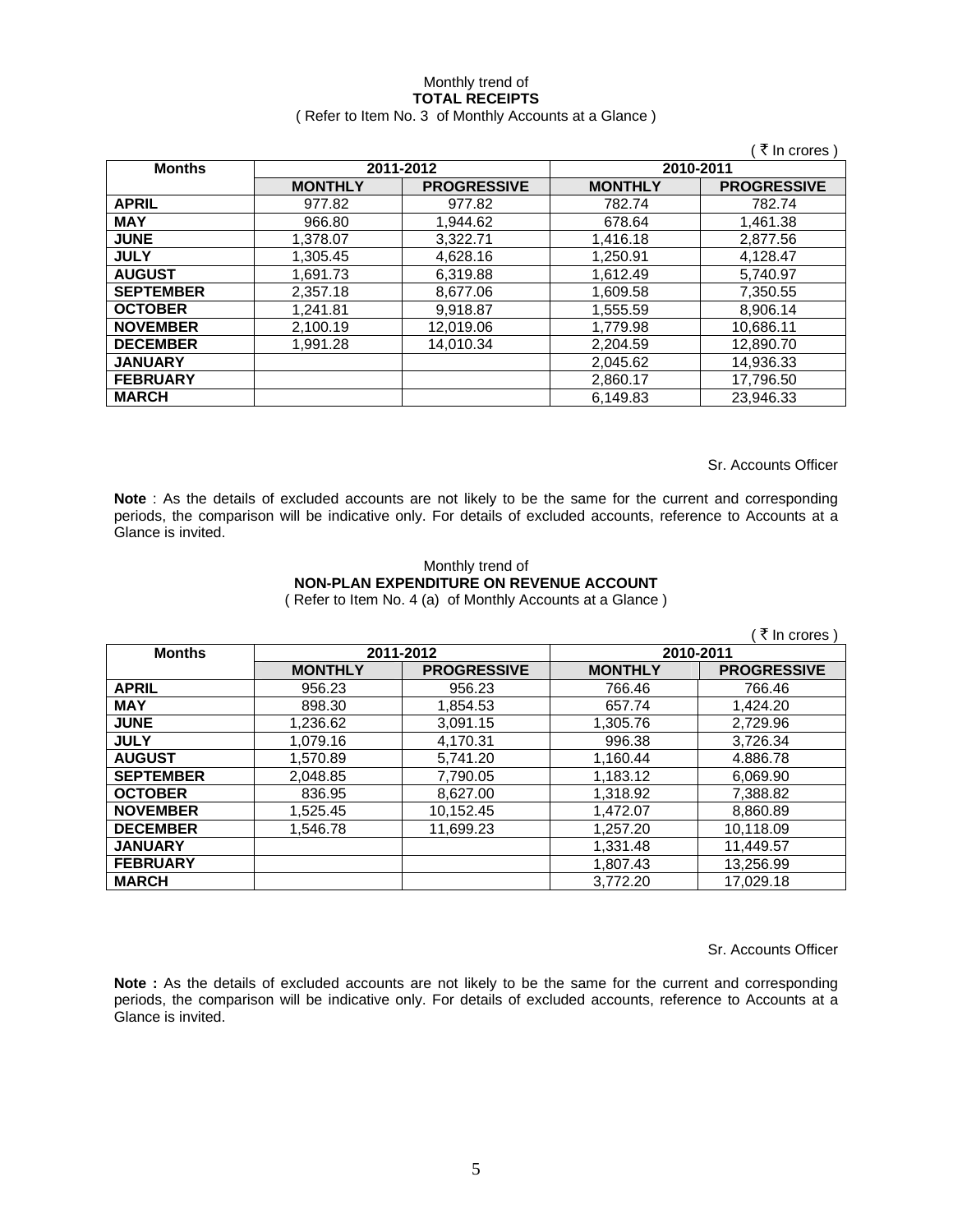## Monthly trend of **NON-PLAN EXPENDITURE ON INTEREST PAYMENT**

( Refer to Item No. 4 (b) of Monthly Accounts at a Glance )

|                  |                |                    |                | ़ ₹ In crores )    |
|------------------|----------------|--------------------|----------------|--------------------|
| <b>Months</b>    |                | 2011-2012          | 2010-2011      |                    |
|                  | <b>MONTHLY</b> | <b>PROGRESSIVE</b> | <b>MONTHLY</b> | <b>PROGRESSIVE</b> |
| <b>APRIL</b>     | 100.56         | 100.56             | 114.96         | 114.96             |
| <b>MAY</b>       | 56.87          | 157.43             | 57.85          | 172.81             |
| <b>JUNE</b>      | 143.93         | 301.36             | 141.25         | 314.06             |
| <b>JULY</b>      | 70.07          | 371.43             | 71.95          | 386.01             |
| <b>AUGUST</b>    | 223.39         | 594.82             | 199.90         | 585.91             |
| <b>SEPTEMBER</b> | 237.54         | 832.36             | 212.77         | 798.68             |
| <b>OCTOBER</b>   | 69.54          | 901.90             | 80.18          | 878.86             |
| <b>NOVEMBER</b>  | 119.33         | 1,021.23           | 95.49          | 974.35             |
| <b>DECEMBER</b>  | 94.53          | 1,115.76           | 103.07         | 1,077.42           |
| <b>JANUARY</b>   |                |                    | 89.27          | 1,166.69           |
| <b>FEBRUARY</b>  |                |                    | 189.02         | 1,355.71           |
| <b>MARCH</b>     |                |                    | 208.73         | 1,564.44           |

Sr. Accounts Officer

Note : As the details of excluded accounts are not likely to be the same for the current and corresponding periods, the comparison will be indicative only. For details of excluded accounts, reference to Accounts at a Glance is invited.

#### Monthly trend of **NON-PLAN EXPENDITURE ON CAPITAL ACCOUNT**  ( Refer to Item No. 4 (c) of Monthly Accounts at a Glance )

|                  |                |                    |                | ( ₹ In crores)     |
|------------------|----------------|--------------------|----------------|--------------------|
| <b>Months</b>    | 2011-2012      |                    | 2010-2011      |                    |
|                  | <b>MONTHLY</b> | <b>PROGRESSIVE</b> | <b>MONTHLY</b> | <b>PROGRESSIVE</b> |
| <b>APRIL</b>     | 0.00           | 0.00               | 0.01           | 0.01               |
| <b>MAY</b>       | 0.52           | 0.52               | 0.26           | 0.27               |
| <b>JUNE</b>      | 7.42           | 7.94               | 3.00           | 3.26               |
| <b>JULY</b>      | 4.50           | 12.44              | 8.69           | 11.95              |
| <b>AUGUST</b>    | 0.80           | 13.24              | 7.52           | 19.47              |
| <b>SEPTEMBER</b> | 4.04           | 17.28              | 15.82          | 35.29              |
| <b>OCTOBER</b>   | 4.69           | 21.97              | 0.76           | 36.05              |
| <b>NOVEMBER</b>  | 0.55           | 22.53              | 7.66           | 43.71              |
| <b>DECEMBER</b>  | 0.70           | 23.24              | 3.75           | 47.46              |
| <b>JANUARY</b>   |                |                    | 0.92           | 48.38              |
| <b>FEBRUARY</b>  |                |                    | 3.03           | 51.41              |
| <b>MARCH</b>     |                |                    | 19.51          | 70.92              |

Sr. Accounts Officer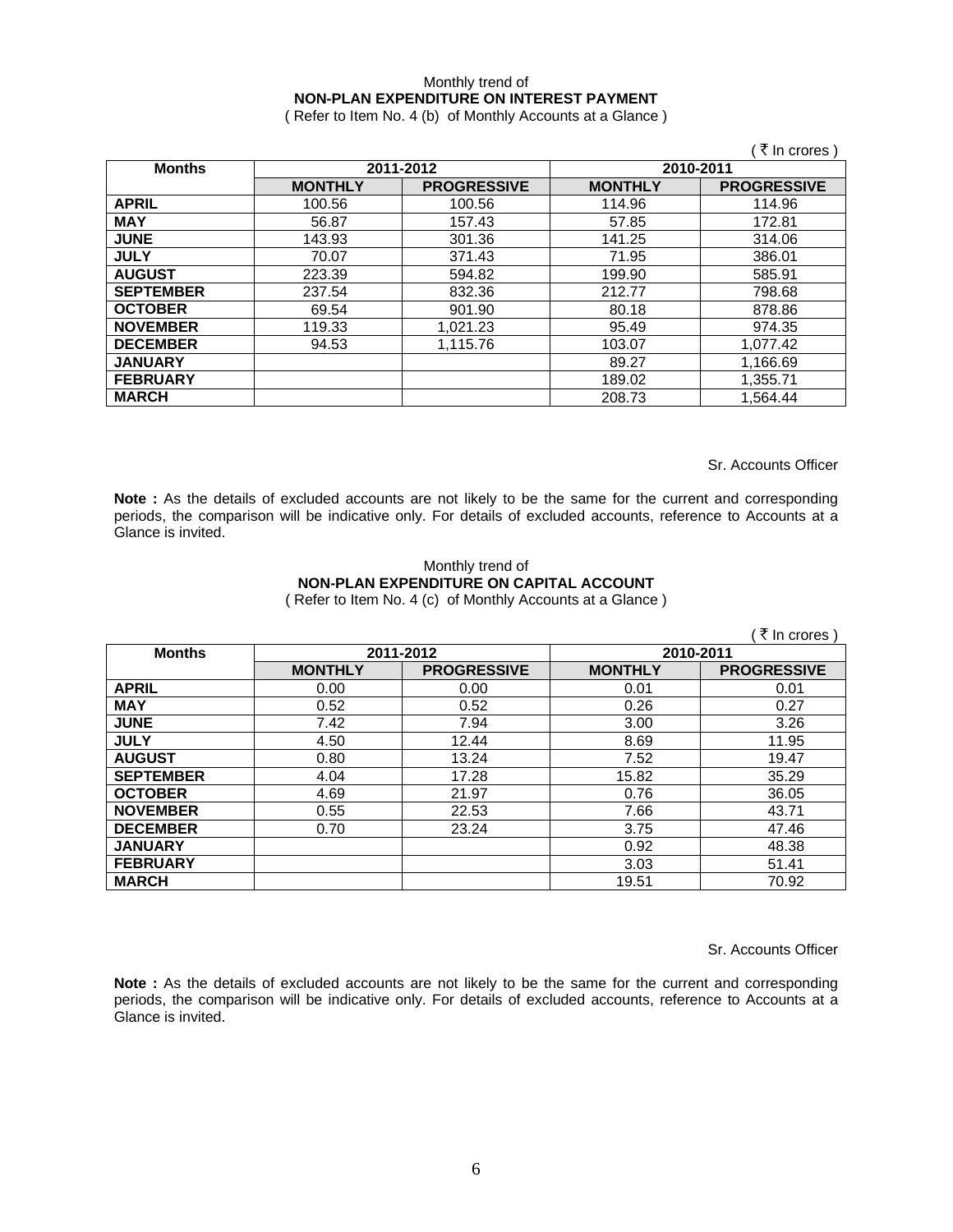## Monthly trend of **PLAN EXPENDITURE ON REVENUE ACCOUNT**

( Refer to Item No. 5 (a) of Monthly Accounts at a Glance )

|                  |                |                    |                | ं रे In crores )   |
|------------------|----------------|--------------------|----------------|--------------------|
| <b>Months</b>    |                | 2011-2012          | 2010-2011      |                    |
|                  | <b>MONTHLY</b> | <b>PROGRESSIVE</b> | <b>MONTHLY</b> | <b>PROGRESSIVE</b> |
| <b>APRIL</b>     | 21.34          | 21.34              | 16.07          | 16.07              |
| <b>MAY</b>       | 23.47          | 44.81              | 12.86          | 28.93              |
| <b>JUNE</b>      | 44.91          | 89.72              | 51.42          | 80.35              |
| <b>JULY</b>      | 162.58         | 252.31             | 117.13         | 197.48             |
| <b>AUGUST</b>    | 80.61          | 332.93             | 332.99         | 530.47             |
| <b>SEPTEMBER</b> | 207.54         | 540.48             | 198.92         | 729.39             |
| <b>OCTOBER</b>   | 224.12         | 764.60             | 93.34          | 822.73             |
| <b>NOVEMBER</b>  | 458.90         | 1,223.50           | 201.80         | 1,024.53           |
| <b>DECEMBER</b>  | 236.10         | 1,459.60           | 888.31         | 1,912.84           |
| <b>JANUARY</b>   |                |                    | 573.07         | 2,485.90           |
| <b>FEBRUARY</b>  |                |                    | 949.25         | 3,435.15           |
| <b>MARCH</b>     |                |                    | 1,487.63       | 4,922.78           |

Sr. Accounts Officer

**Note** : As the details of excluded accounts are not likely to be the same for the current and corresponding periods, the comparison will be indicative only. For details of excluded accounts, reference to Accounts at a Glance is invited.

#### Monthly trend of **PLAN EXPENDITURE ON CAPITAL ACCOUNT**  ( Refer to Item No. 5 (b) of Monthly Accounts at a Glance )

|                  |                        |                    |                | ( ₹ In crores)     |
|------------------|------------------------|--------------------|----------------|--------------------|
| <b>Months</b>    | 2011-2012<br>2010-2011 |                    |                |                    |
|                  | <b>MONTHLY</b>         | <b>PROGRESSIVE</b> | <b>MONTHLY</b> | <b>PROGRESSIVE</b> |
| <b>APRIL</b>     | 0.24                   | 0.24               | 0.20           | 0.20               |
| <b>MAY</b>       | 44.52                  | 44.76              | 7.78           | 7.98               |
| <b>JUNE</b>      | 89.10                  | 133.86             | 56.01          | 63.99              |
| <b>JULY</b>      | 59.18                  | 193.05             | 128.70         | 192.69             |
| <b>AUGUST</b>    | 39.40                  | 232.46             | 111.55         | 304.24             |
| <b>SEPTEMBER</b> | 93.51                  | 325.98             | 203.71         | 507.95             |
| <b>OCTOBER</b>   | 176.04                 | 502.03             | 138.88         | 646.83             |
| <b>NOVEMBER</b>  | 114.84                 | 616.88             | 98.44          | 745.27             |
| <b>DECEMBER</b>  | 205.59                 | 822.47             | 42.33          | 787.60             |
| <b>JANUARY</b>   |                        |                    | 140.18         | 927.77             |
| <b>FEBRUARY</b>  |                        |                    | 67.42          | 995.19             |
| <b>MARCH</b>     |                        |                    | 860.02         | 1,855.21           |

Sr. Accounts Officer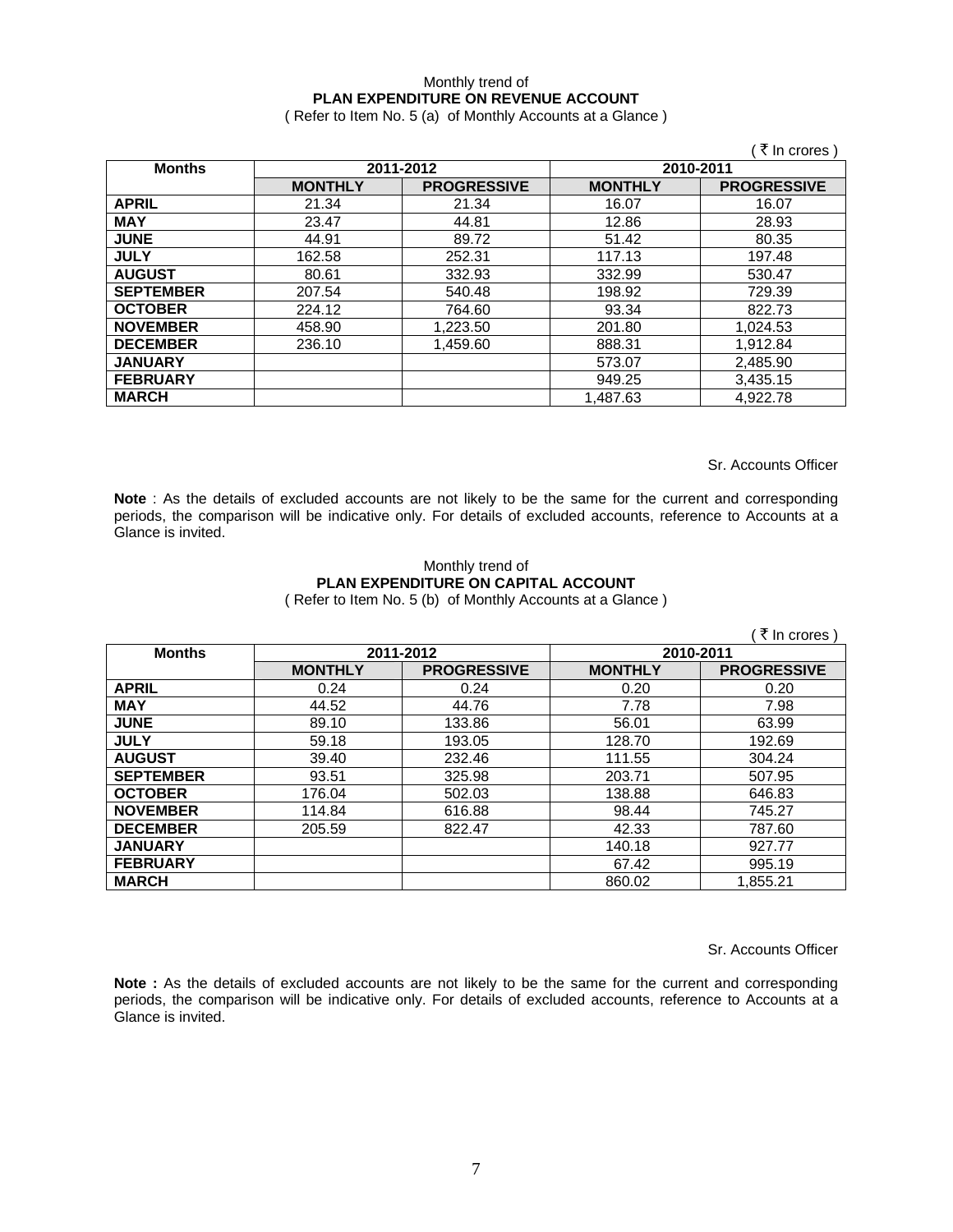## Monthly trend of **TOTAL EXPENDITURE**

### ( Refer to Item No. 6 of Monthly Accounts at a Glance )

|                  |                        |                    |                | ₹ In crores        |
|------------------|------------------------|--------------------|----------------|--------------------|
| <b>Months</b>    | 2011-2012<br>2010-2011 |                    |                |                    |
|                  | <b>MONTHLY</b>         | <b>PROGRESSIVE</b> | <b>MONTHLY</b> | <b>PROGRESSIVE</b> |
| <b>APRIL</b>     | 977.82                 | 977.82             | 782.75         | 782.75             |
| <b>MAY</b>       | 966.80                 | 1.944.62           | 678.64         | 1.461.39           |
| <b>JUNE</b>      | 1,378.09               | 3,322.71           | 1,416.19       | 2,877.58           |
| <b>JULY</b>      | 1,305.45               | 4,628.16           | 1,250.89       | 4,128.47           |
| <b>AUGUST</b>    | 1,691.72               | 6,319.88           | 1,612.50       | 5,740.97           |
| <b>SEPTEMBER</b> | 2,357.17               | 8,677.06           | 1,609.58       | 7,350.55           |
| <b>OCTOBER</b>   | 1,241.82               | 9,918.87           | 1,555.59       | 8,906.14           |
| <b>NOVEMBER</b>  | 2,100.17               | 12,019.06          | 1,779.98       | 10,686.11          |
| <b>DECEMBER</b>  | 1,991.27               | 14.010.34          | 2,204.58       | 12,890.70          |
| <b>JANUARY</b>   |                        |                    | 2,045.63       | 14,936.33          |
| <b>FEBRUARY</b>  |                        |                    | 2,860.17       | 17,796.50          |
| <b>MARCH</b>     |                        |                    | 6,149.82       | 23,946.33          |

Sr. Accounts Officer

**Note :** As the details of excluded accounts are not likely to be the same for the current and corresponding periods, the comparison will be indicative only. For details of excluded accounts, reference to Accounts at a Glance is invited.

#### Monthly trend of **REVENUE EXPENDITURE**  ( Refer to Item No. 6 (a) of Monthly Accounts at a Glance )

|                  |                |                    |                | ₹ In crores )      |
|------------------|----------------|--------------------|----------------|--------------------|
| <b>Months</b>    | 2011-2012      |                    | 2010-2011      |                    |
|                  | <b>MONTHLY</b> | <b>PROGRESSIVE</b> | <b>MONTHLY</b> | <b>PROGRESSIVE</b> |
| <b>APRIL</b>     | 977.57         | 977.57             | 782.53         | 782.53             |
| <b>MAY</b>       | 921.76         | 1,899.33           | 670.61         | 1,453.14           |
| <b>JUNE</b>      | 1,281.54       | 3,180.87           | 1,357.18       | 2,810.32           |
| <b>JULY</b>      | 1.241.75       | 4,422.62           | 1,113.51       | 3,923.83           |
| <b>AUGUST</b>    | 1,651.52       | 6,074.14           | 1.493.43       | 5.417.26           |
| <b>SEPTEMBER</b> | 2,256.39       | 8,330.53           | 1.382.03       | 6,799.29           |
| <b>OCTOBER</b>   | 1,061.08       | 9,391.61           | 1,412.26       | 8,211.56           |
| <b>NOVEMBER</b>  | 1,984.34       | 11,375.95          | 1,673.87       | 9,885.43           |
| <b>DECEMBER</b>  | 1.782.87       | 13,158.83          | 2,145.50       | 12,030.93          |
| <b>JANUARY</b>   |                |                    | 1.904.54       | 13,935.47          |
| <b>FEBRUARY</b>  |                |                    | 2,756.67       | 16,692.15          |
| <b>MARCH</b>     |                |                    | 5.259.83       | 21.951.98          |

Sr. Accounts Officer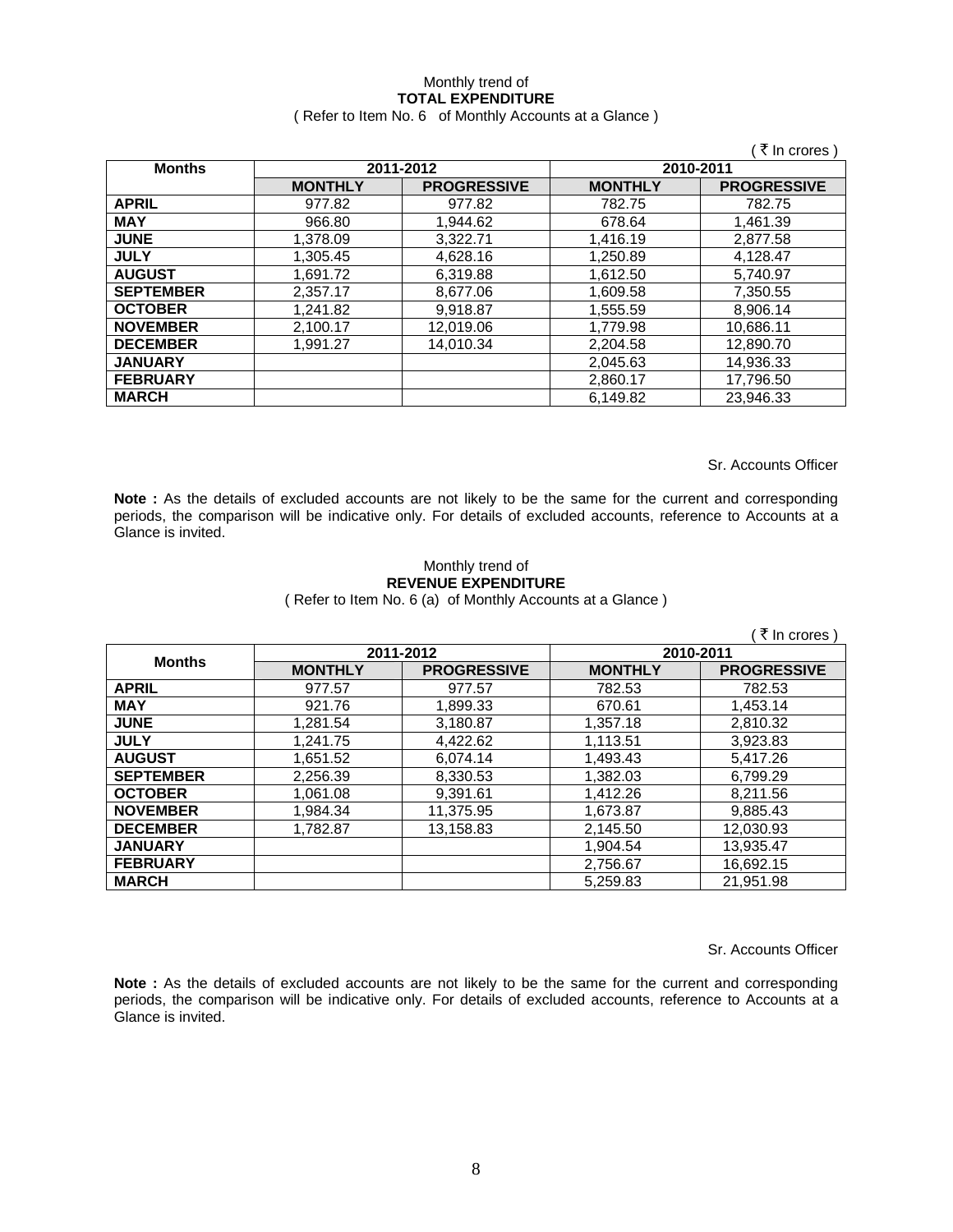## Monthly trend of **CAPITAL EXPENDITURE**

( Refer to Item No. 6 (b) of Monthly Accounts at a Glance )

|                  |                |                    |                | ( ₹ In crores )    |
|------------------|----------------|--------------------|----------------|--------------------|
| <b>Months</b>    | 2011-2012      |                    | 2010-2011      |                    |
|                  | <b>MONTHLY</b> | <b>PROGRESSIVE</b> | <b>MONTHLY</b> | <b>PROGRESSIVE</b> |
| <b>APRIL</b>     | 0.24           | 0.24               | 0.22           | 0.22               |
| <b>MAY</b>       | 45.03          | 45.27              | 8.03           | 8.25               |
| <b>JUNE</b>      | 96.53          | 141.80             | 59.01          | 67.26              |
| <b>JULY</b>      | 63.69          | 205.49             | 137.38         | 204.64             |
| <b>AUGUST</b>    | 40.21          | 245.70             | 119.07         | 323.71             |
| <b>SEPTEMBER</b> | 97.56          | 343.26             | 219.53         | 543.24             |
| <b>OCTOBER</b>   | 180.75         | 524.00             | 139.64         | 682.89             |
| <b>NOVEMBER</b>  | 115.41         | 639.41             | 106.10         | 788.99             |
| <b>DECEMBER</b>  | 206.30         | 845.71             | 46.07          | 835.06             |
| <b>JANUARY</b>   |                |                    | 141.09         | 976.15             |
| <b>FEBRUARY</b>  |                |                    | 70.44          | 1,046.60           |
| <b>MARCH</b>     |                |                    | 879.51         | 1,926.11           |

Sr. Accounts Officer

**Note :** As the details of excluded accounts are not likely to be the same for the current and corresponding periods, the comparison will be indicative only. For details of excluded accounts, reference to Accounts at a Glance is invited.

## Monthly trend of **LOANS AND ADVANCES DISBURSED**

( Refer to Item No. 7 of Monthly Accounts at a Glance )

|                  |                |                    |                | ्रे In crores )    |
|------------------|----------------|--------------------|----------------|--------------------|
| <b>Months</b>    | 2011-2012      |                    | 2010-2011      |                    |
|                  | <b>MONTHLY</b> | <b>PROGRESSIVE</b> | <b>MONTHLY</b> | <b>PROGRESSIVE</b> |
| <b>APRIL</b>     | 0.01           | 0.01               | 0.00           | 0.00               |
| <b>MAY</b>       | 0.01           | 0.02               | 0.00           | 0.00               |
| <b>JUNE</b>      | 0.02           | 0.04               | 0.00           | 0.00               |
| <b>JULY</b>      | 0.01           | 0.05               | 0.00           | 0.00               |
| <b>AUGUST</b>    | 0.00           | 0.05               | 0.00           | 0.00               |
| <b>SEPTEMBER</b> | 3.22           | 3.27               | 8.02           | 8.02               |
| <b>OCTOBER</b>   | 0.01           | 3.28               | 3.69           | 11.69              |
| <b>NOVEMBER</b>  | 0.42           | 3.70               | 0.01           | 11.71              |
| <b>DECEMBER</b>  | 2.10           | 5.80               | 13.01          | 24.71              |
| <b>JANUARY</b>   |                |                    | 0.00           | 24.71              |
| <b>FEBRUARY</b>  |                |                    | 33.05          | 57.76              |
| <b>MARCH</b>     |                |                    | 10.48          | 68.24              |

Sr. Accounts Officer